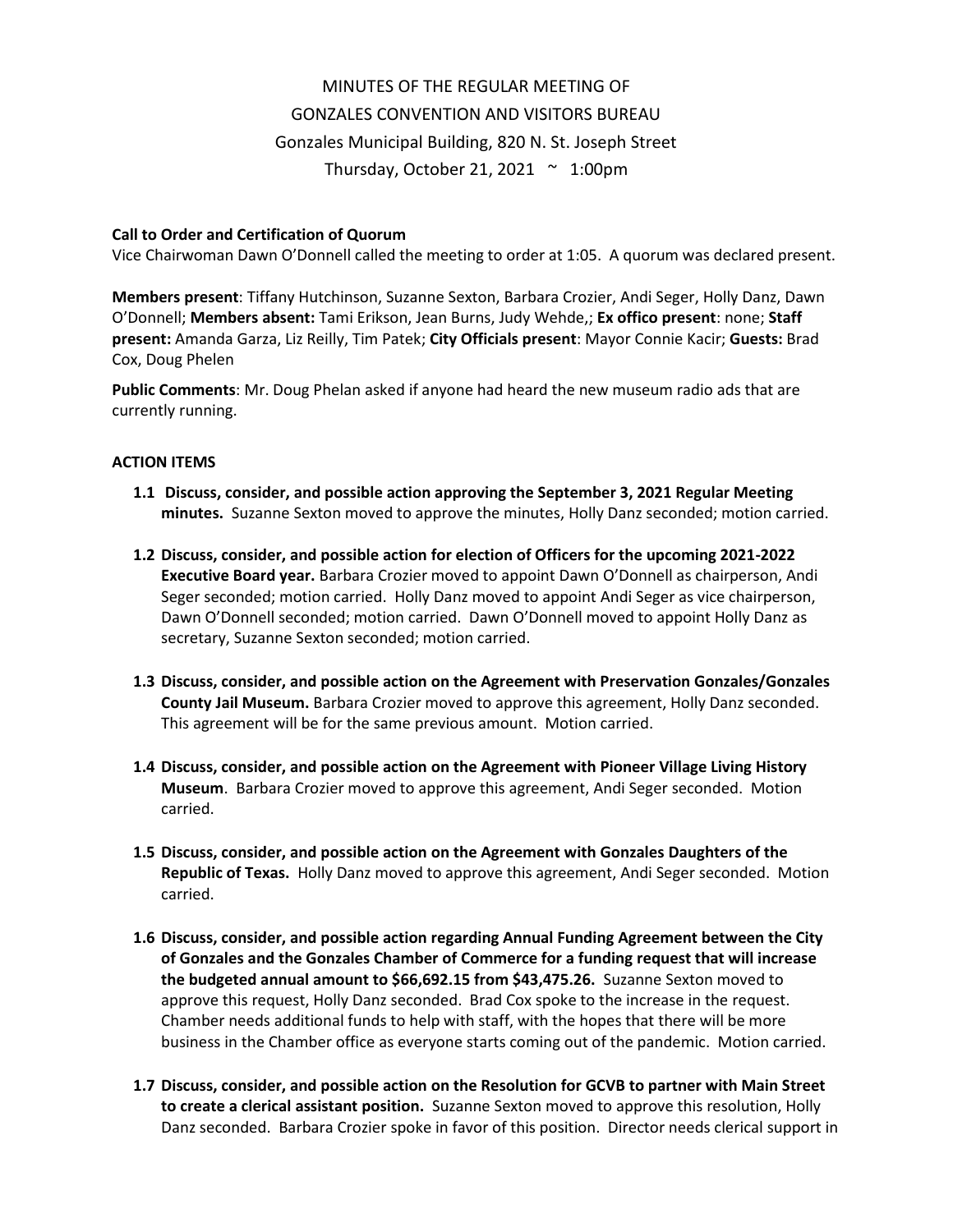order to be the most effective in the direction position. Dawn O'Donnel also favored the resolution, as the director should not be doing the multiple clerical duties. Motion carried.

- **1.8 Discuss, consider, and possible action regarding a funding request from Manny Patel of Days Inn in the amount of \$750.** Barbara Crozier moved to approve this request, Andi Seger seconded. Mr. Patel was able to give hotel rooms to Come and Take It vendors at the last minute. However, the rooms were provided as an in-kind sponsorship for the Come and Take It Celebration. Motion failed.
- **1.9 Discuss, consider, and possible action regarding a funding request from Brian Gibson of the Alamo Society in the amount of \$432.80 for travel expenses incurred while traveling for storytelling at the Gonzales Come and Take It Celebration.** Barbara Crozier moved to approve this request, Andi Seger seconded. This helps strengthen our connection to the Alamo. Motion carried.
- **1.10 Discuss, consider, and possible action regarding a funding request from Jay Perales for the upcoming Rot Rally in the amount of \$8,000.** Suzanne Sexton moved to approve this request, Holly Danz seconded. Mr. Perales spoke regarding bringing his car show to Gonzales. Will be held at JB Wells on 11/20/2021. At his other shows in Central Texas, he brings in 3000-4000 people per event. This would be first year in Gonzales; expecting around 150 entries. 5-year plan would be 600 entries. It is an open show – all kinds of cars will be allowed. Total budget of \$9800, asking for \$8000. He has spoken to local car club. He does expect some people to stay overnight. Barbara Crozier noted this amount is very large for a first-time event, could possibly discuss a smaller amount to start. Suzanne Sexton amended her motion to fund \$1,000, Barbara Crozier seconded. Motion carried for the amended amount.
- **1.11 Discuss, consider, and possible action regarding the funding request for Rusted Gingham Barn Sale by Suzanne Sexton in the amount of \$2200.** Andi Seger moved to approve this request, Holly Danz seconded. This funding will be for music, ads, and photography. Motion carried.
- **1.12 Discuss, consider, and possible action regarding the funding request for Women Rise Up Event by Andi Seger in the amount of \$2315.** Holly Danz moved to approve this request, Dawn O'Donnell seconded. Being a newer event to Gonzales, may consider a lesser amount. Holly Danz amended to \$1500, Suzanne Sexton seconded. Motion carried for the amended amount.

#### **DISCUSSION ITEMS**

- **2.1 Discussion and direction regarding date for a lunch and learn from the Texas Travel & Tourism Industry.** A formal bid from the instructor of the lunch and learn had not been received yet. Tourism Director will gather more information on possible meeting and report at next meeting.
- **2.2 Discuss, consider, and possible action on the Resolution for Wayfinding Signage.** This item was tabled.

#### **WORKSHOP**

**3.1 Presentation and discussion regarding Destination Gonzales Proposal from Cygnet Strategies.**  Cygnet Strategies discussed a whole plan for Gonzales and their signage needs. In 2017, they presented a plan and economic impact study to EDC and formal proposal was created, but nothing